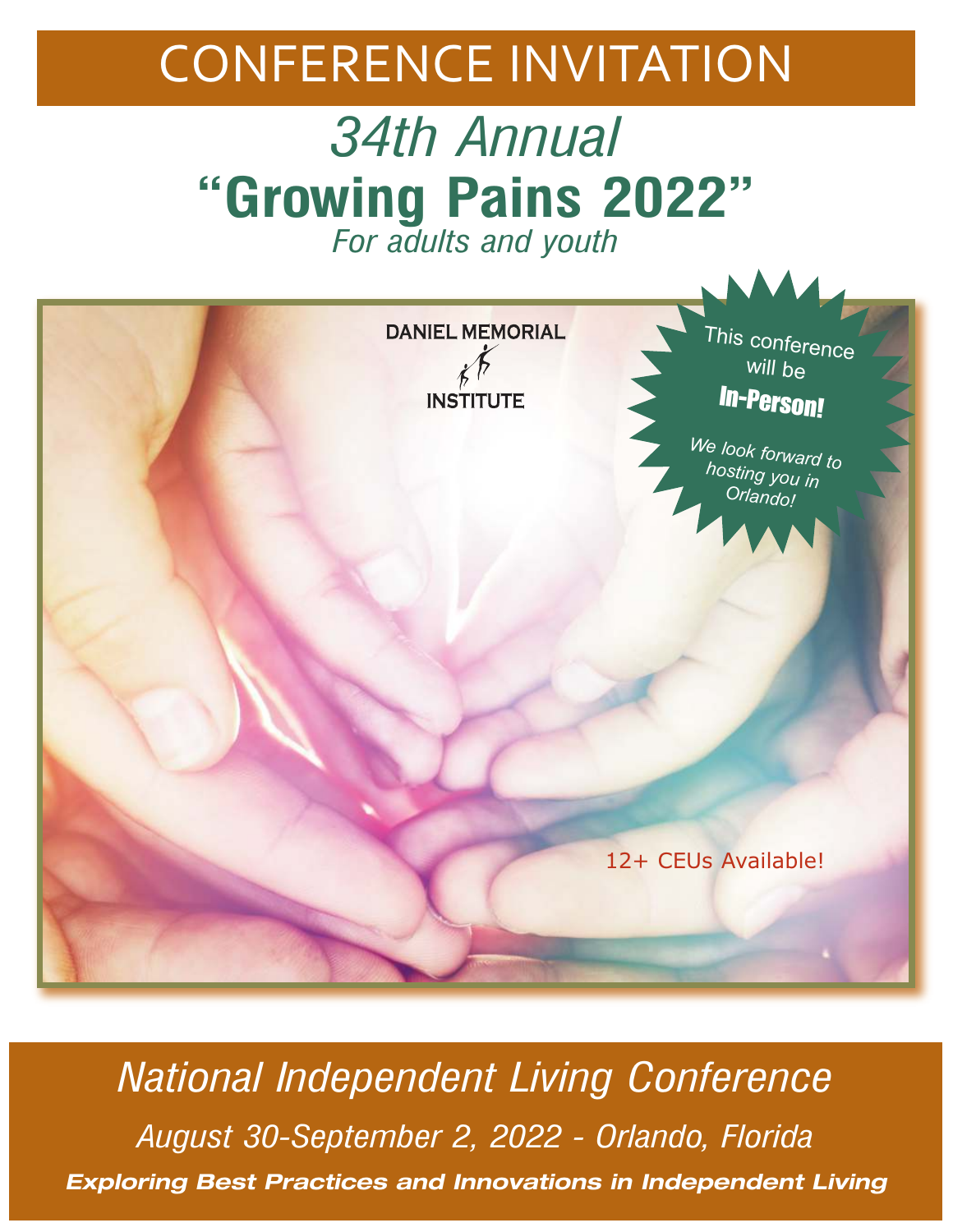## *G R OW IN G PA IN S 2 0 2 2*

#### Message From The CEO

#### Greetings!

I am excited to extend this invitation to you for the 34th Annual National Independent Living Conference hosted by the Daniel Memorial Institute. It will be great to see everyone in person again this year. We



have, once again, gathered the most knowledgeable and captivating speakers and educators from around the country to make this year's conference a wonderful, unforgettable experience for you!

The conference will provide you with valuable materials and resources to help you improve the outcomes for teens in your respective independent living programs or individual organizations. The conference will also provide you with optimum networking opportunities; we are expecting a large number of professionals who, like you, are interested in gleaning the most information possible from the best and brightest experts in the various fields. For the safety of all attendees and staff, all safety protocols will be followed. In addition, each of the conference workshops are designed to empower and equip you with the knowledge needed to address critical issues affecting the youth we serve. Please make plans to join us in Orlando, August 30- September 2, 2022, for "Growing Pains 2022."

*Lesley Wells* 

Lesley Wells, President/CEO Daniel Memorial, Inc.



 $k\tilde{b}$ 

### Exhibit at the Conference

*There is still time to be a part of this impactful* 

*event.* Agencies and organizations that would like to promote products and services are encouraged to exhibit at our annual conference. Exhibits will be located in high traffic areas central to all breaks.

#### **Some advantages of being an Exhibitor at Daniel's conferences include:**

- ◆ *Market your product or service to hundreds of Social Work Professionals*
- ◆ *Network with influential child welfare leaders from all over the country*
- u *Enhance your organization's prominence in the social service arena*
- ◆ *Promote your organization in the on-site and online conference brochure*

**Exhibit Space Fee:** \$345.00 / **Take-One Free Table:** \$100.00

### Conference Hotel

Hotel charges are not included in conference registration fee.

This year's conference will be held at the **Rosen Centre Hotel** (9840 International Drive, Orlando, FL 32819). In addition to an array of recreation activities onsite, the hotel offers the perfect base to explore Orlando's worldfamous attractions—all within minutes.



Reservations can be made online or by calling the Rosen Centre Hotel directly at 800.204.7234. Reference Daniel Memorial when making reservations in order to secure the group rate). \*See below for deposit and cancellation policy.

Discount Room Rate: \$115.00 per night (single or double) – Reservations must be made by **Monday, August 8, 2022** in order to guarantee the discounted group rate. After that date, reservations will be accepted on a space available basis at the discretion of the hotel.

\*In order to confirm a room, the hotel requires a first night deposit in advance of the conference start date. Checks, cash and major credit cards are acceptable to establish prepayment.

**Parking:** Discounted self-parking rate of 10.00 per day for all attendees. (standard rate \$25)

### Conference Questions?

#### Contact Information: **Daniel Memorial Institute**

Stephanie Waugerman, Associate Director of Conferences 4203 Southpoint Blvd. - Jacksonville, FL 32216 p: (904) 296-1055 x1013 conferences@danielkids.org; www.danielkids.org

#### **Continuing Education Units**

Daniel Memorial is approved for CEUs by the Florida Board of Clinical Social Work, Marriage and Family Therapy, Mental Health Counseling and Certified Master Social Worker. Provider # 50-481, expires 03/31/23. Individuals needing CEU filing will be assessed an administrative fee of \$20. *It is your responsibility to contact your local licensing/certification board directly to determine CE eligibility and filing requirements in your state.*





**@DMIConference**

*To reserve your space today, visit www.danielkids.org or call 1-800-226-7612*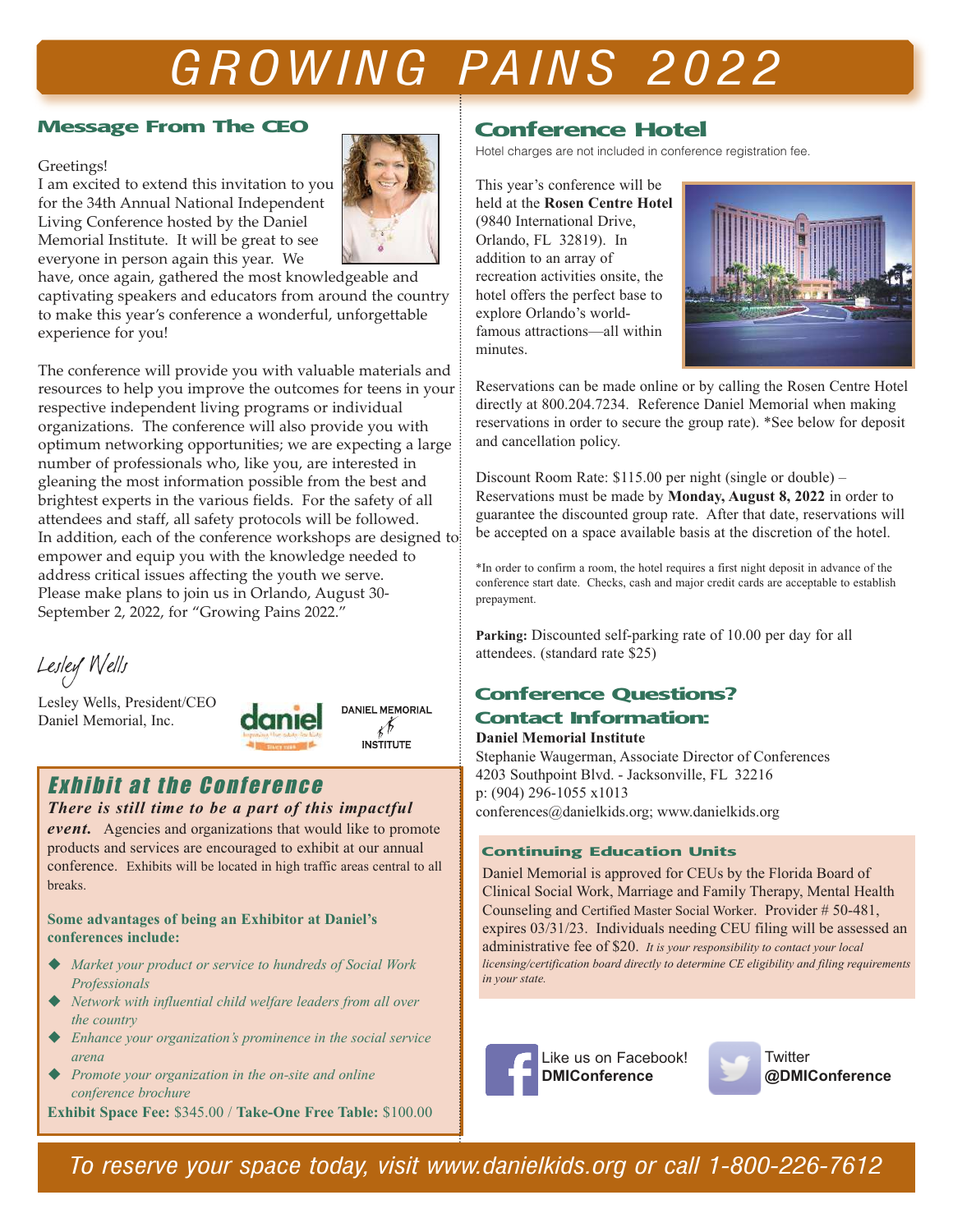## *S ES S I O N S L I S T*

Conference presenters include top leaders and experts in the field of independent living. The national youth conference is comprised of special sessions dedicated to the needs of youth who are currently in care. These include training sessions, workshops, panel discussions and leadership/team building activities. Each general session and workshop will present innovative ideas on how youth can deal with life's ever changing situations. "Growing Pains 2022" will offer numerous seminars, workshops and exhibits to assist personnel who are dedicated to helping teens become competent, responsible, independent adults.

NOTE: The conference invitation includes workshop titles only. For full workshop descriptions and presenter information, please visit our web site (www.danielkids.org) and follow the "Conferences" tab to open the Workshops Preview link.

#### Adult workshops being offered include:

- Understanding the Dangers of Sextortion!
- Danger! Social Media Recruitment is on the rise since Covid
- The Art of Process: Effective Communication with Older Youth
- What Got You Here, Won't Get You There.
- Reinventing Education with Unforgettable Experiences
- Time Management/Personal Care for YOU!!!
- Is IL Really Working? I sure am!
- It Takes a System; Getting the Entire Community Involved and in Developing Self-sufficiency Skills in Older Youth and Young Adults
- Developing a Comprehensive Transition System of Care for Older Youth
- Housing Options for Independent/Transitional Living Programs
- Parenting in the Traumasphere
- Take The Fear Out Of Team Building / Mission Transition
- Practical Strategies for Supporting Youth Mental Health & Resilience
- Rethinking Challenging Kids: Collaborative Problem Solving
- Supporting Children With Oppositional Behaviors
- Housing Former Foster Youth & Child Welfare Involved Families
- Impactful Mentoring
- Can Online Life Skills Work? Kentucky's 21-Month Results
- Reactive Attachment Disorder How Trauma Rewires The Brain
- Supporting LGBTQ Youth: For Professionals and Parents
- Imported Pathology: How it affects your family
- A Youth Perspective

#### Adult/Youth workshops being offered include:

- The Link Between Human Trafficking EAT, SLEEP, ORGANIZE, REPEAT and Financial Exploitation
- A Youth Perspective on Overcoming the Foster Kid Label
- Unlocking Your Superpowers towards Transitional Living
- Ready, Set and Invest. Goal Setting, Branding and Financial Literacy
- Normalizing Growing Pains
- Your Future is Bright
- Creating Systemic Change for Foster Youth Through a DEI Lens
- Mentoring the Whole Student: A Multifaceted Approach to Mentoring
- The Game of Life: Emancipated Youth
- Making Meaningful MOVES
- The Write To Heal: A Creative Confidence Workshop
- Speak-Laugh-Love: Creative Engagement
- Circle of Support: A model for building lifelong connections
- Making the Most of this Time
- Preparing Students for College Emotionally not just Academically
- College Resources for Students Coming from Texas Foster Care
- Transitioning youth from surviving to thriving in adulthood
- The Truth About Transitioning Out of Care: A Youth Voice Perspective
- Building Interdependent Families Free from Codependency
- Accelerating Mental Toughness for Distressed Kids
- #WOWTalk Cafe for Youth and Emerging Adults in Care
- Strategies for Engaging Youth A Panel Discussion
- Moral Injury in the helping profession
- Forgiveness Workshop: For foster/ adoptive youth and parents
- Authentically Involving Youth Voice

#### Youth\* workshops being offered include:

- 
- TIK TOK LIFE SKILLS ROCK!
- Learn 2 Live, An Independent Living Workshop for Teens





**\****Youth attendees are determined by the appropriate workshop topics applicable (not necessarily by age). Adult workshops are geared to professionals working with youth in independent living and foster care programs whereas the youth workshops are geared to those needing to develop the skills necessary to transition into independent living.*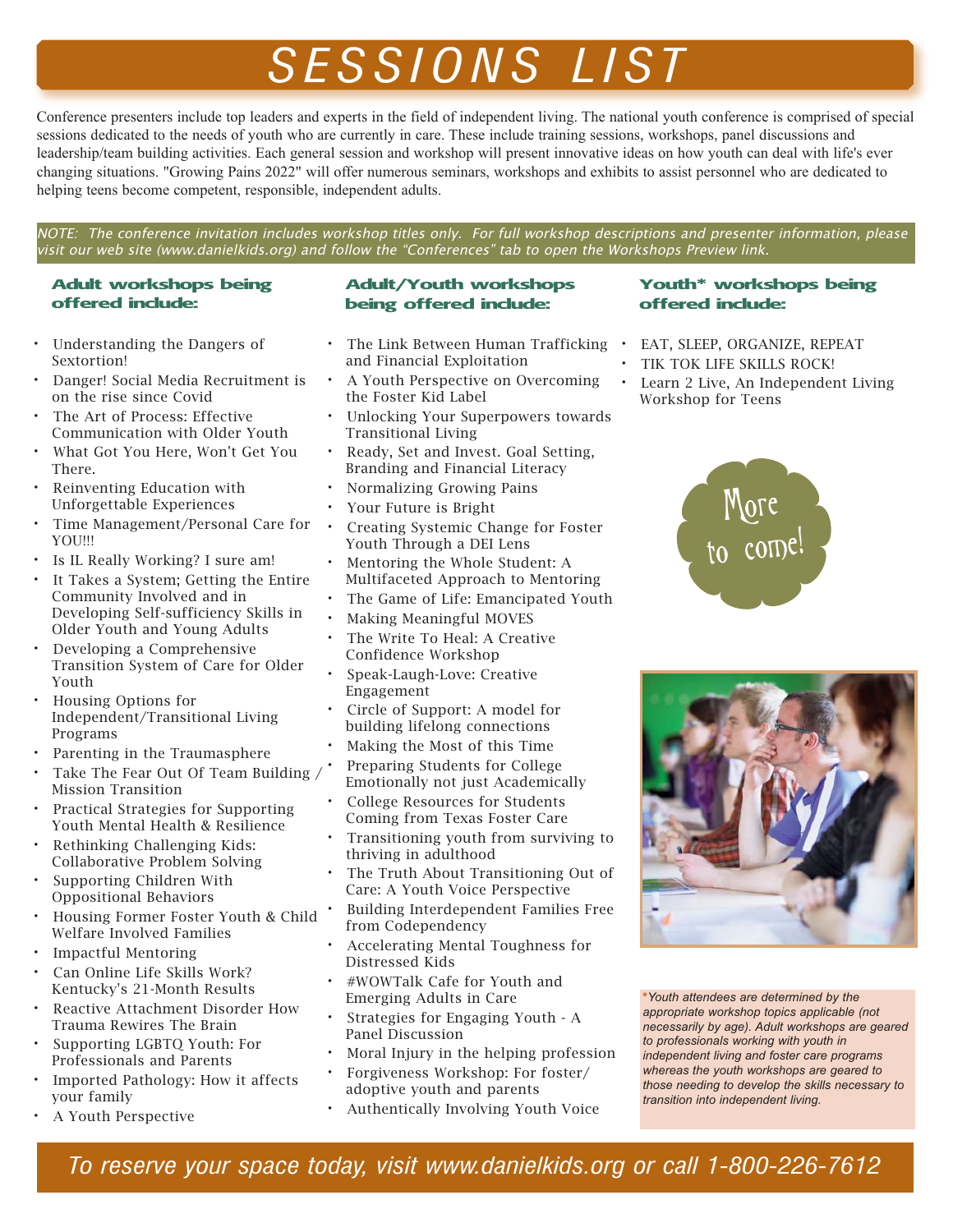# *S CHE D UL E AT A G L A N CE*

|                                                              | TUESDAY, AUGUST 30, 2022                                                                                               |  |  |
|--------------------------------------------------------------|------------------------------------------------------------------------------------------------------------------------|--|--|
| 9:00 am - 6:00 pm                                            | Registration/Information Booth Open                                                                                    |  |  |
| $10:00$ am $-3:00$ pm<br>(Concurrent Sessions)               | Pre-Conference Institutes (lunch on your own)                                                                          |  |  |
| 7:00 pm - 8:00 pm                                            | Welcome Networking Reception                                                                                           |  |  |
|                                                              | <b>WEDNESDAY, AUGUST 31, 2022</b>                                                                                      |  |  |
| 7:30 am - 4:00 pm                                            | Registration/Information Booth Open<br>Exhibitor/Resource Fair Open                                                    |  |  |
| $9:00$ am - 10:15 am                                         | <b>Opening General Session</b>                                                                                         |  |  |
| 10:30 am - 12:00 pm<br>(Concurrent Sessions)                 | Adult Workshops - Session A<br><b>Youth General Session</b>                                                            |  |  |
| 12:00 pm - 1:00 pm                                           | Lunch (provided)                                                                                                       |  |  |
| $1:00 \text{ pm} - 2:30 \text{ pm}$<br>(Concurrent Sessions) | Session B Workshops                                                                                                    |  |  |
| 2:45 pm - 4:15 pm<br>(Concurrent Sessions)                   | Session C Workshops                                                                                                    |  |  |
|                                                              | THURSDAY, SEPTEMBER 1, 2022                                                                                            |  |  |
| 8:00 am - 3:00 pm                                            | Registration/Information Booth Open<br>Exhibitor/Resource Fair Open                                                    |  |  |
| $9:00$ am - 10:15 am                                         | General Session II                                                                                                     |  |  |
| 10:30 am - 12:00 pm<br>(Concurrent Sessions)                 | Session D Workshops                                                                                                    |  |  |
| 12:00 pm - 1:30 pm                                           | Lunch (On your own)                                                                                                    |  |  |
| 1:30 pm - 3:00 pm<br>(Concurrent Sessions)                   | <b>Session E Workshops</b>                                                                                             |  |  |
|                                                              | FRIDAY, SEPTEMBER 2, 2022                                                                                              |  |  |
| 8:30 am - 12:00 pm                                           | Registration/Information Booth Open<br>Exhibitor/Resource Fair Open                                                    |  |  |
| $9:00$ am - 10:30 am<br>(Concurrent Sessions)                | <b>Session F Workshops</b><br><b>Travel Tip:</b><br>Please bring a                                                     |  |  |
| 10:30 am - 12:00 pm                                          | lightweight jacket or<br>General Session III<br>sweater for your<br><b>Brunch Served</b><br>comfort. Room temperatures |  |  |
| Thank you to our<br><b>Welcome Reception</b><br>Sponsor:     | vary greatly.<br>raetna                                                                                                |  |  |
|                                                              |                                                                                                                        |  |  |

Aetna Better Health<sup>®</sup> of Florida

*To reserve your space today, visit www.danielkids.org or call 1-800-226-7612*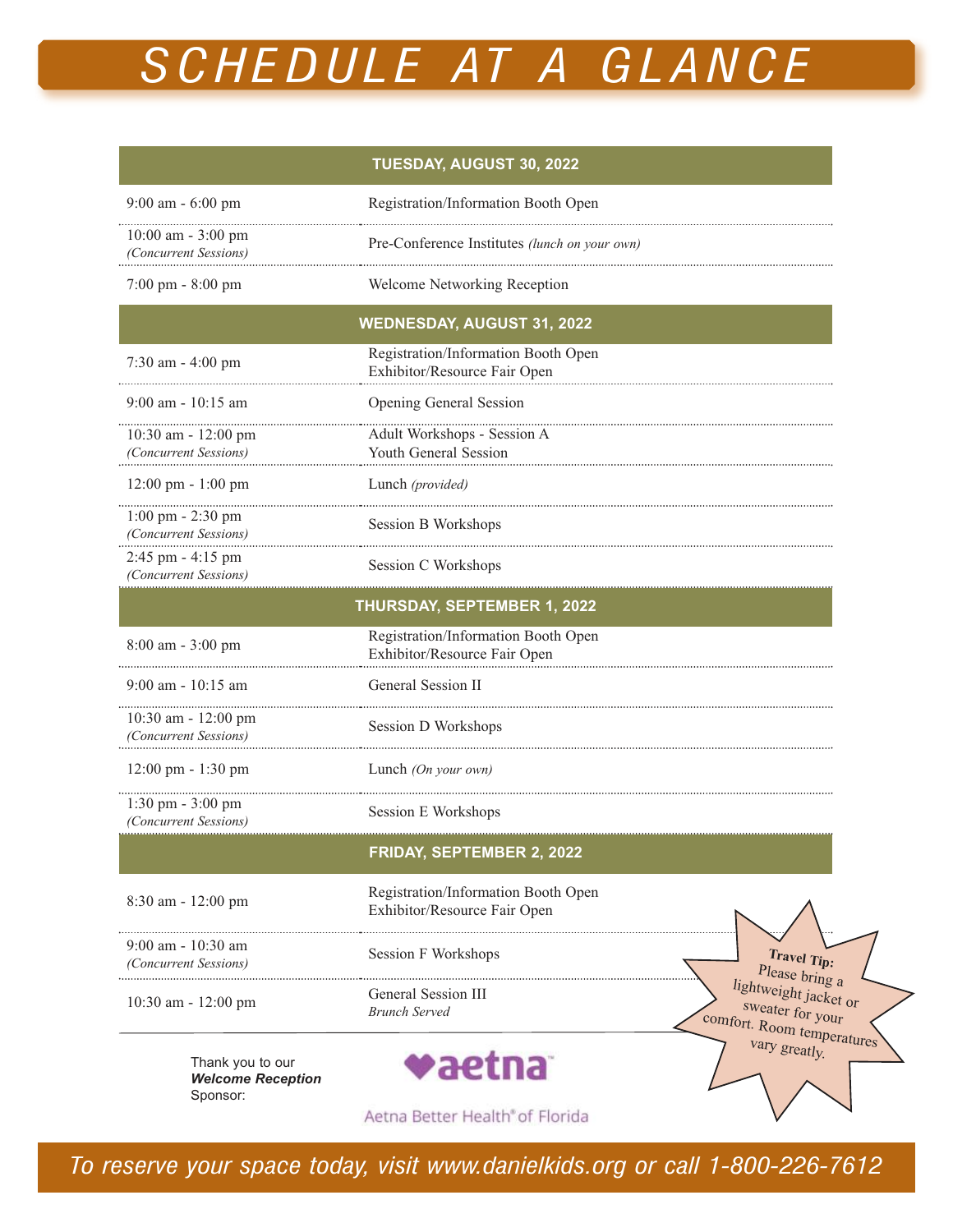### C O N F E R E N C E R E G I S T R AT I O N

|                                                                                                                         |                                                           | <b>DANIEL MEMORIAL INSTITUTE</b><br>34th Annual "Growing Pains 2022" National Independent Living Conference for Adults and Youth                                                                                                                                                                      |                                                                                             |  |
|-------------------------------------------------------------------------------------------------------------------------|-----------------------------------------------------------|-------------------------------------------------------------------------------------------------------------------------------------------------------------------------------------------------------------------------------------------------------------------------------------------------------|---------------------------------------------------------------------------------------------|--|
|                                                                                                                         |                                                           | August 30 - September 2, 2022 Rosen Centre Hotel - Orlando, FL<br>PLEASE TYPE OR PRINT CLEARLY. This form must be completed in full. Duplicate copies are accepted. Use one form for each registration.                                                                                               |                                                                                             |  |
| Circle One:<br><b>Adult Attendee</b>                                                                                    |                                                           | Youth Attendee* If youth attendee, indicate name of chaperone on "Title" line                                                                                                                                                                                                                         |                                                                                             |  |
|                                                                                                                         |                                                           | *Note: "Youth" attendees are determined by the appropriate workshop topics applicable (not necessarily by age). Adult workshops are geared to professionals working with youth in                                                                                                                     |                                                                                             |  |
|                                                                                                                         |                                                           | independent living and foster care programs whereas the youth workshops are geared to those needing to develop the skills necessary to transition into independent living.                                                                                                                            |                                                                                             |  |
|                                                                                                                         |                                                           |                                                                                                                                                                                                                                                                                                       |                                                                                             |  |
|                                                                                                                         |                                                           |                                                                                                                                                                                                                                                                                                       |                                                                                             |  |
|                                                                                                                         |                                                           | Agency/Organization: Agency/Organization:                                                                                                                                                                                                                                                             |                                                                                             |  |
|                                                                                                                         |                                                           |                                                                                                                                                                                                                                                                                                       |                                                                                             |  |
|                                                                                                                         |                                                           |                                                                                                                                                                                                                                                                                                       |                                                                                             |  |
|                                                                                                                         |                                                           |                                                                                                                                                                                                                                                                                                       |                                                                                             |  |
|                                                                                                                         |                                                           |                                                                                                                                                                                                                                                                                                       |                                                                                             |  |
|                                                                                                                         |                                                           |                                                                                                                                                                                                                                                                                                       |                                                                                             |  |
|                                                                                                                         |                                                           | <b>REGISTRATION OPTIONS:</b> Check One                                                                                                                                                                                                                                                                | <b>WORKSHOP SELECTIONS</b>                                                                  |  |
| Register on or before August 1, 2022                                                                                    |                                                           | <b>Register on or after August 2, 2022</b>                                                                                                                                                                                                                                                            | Providing selections assists in<br>room assignments only and does<br>not guarantee seating. |  |
| <b>Youth Registration Rates</b>                                                                                         |                                                           | <b>Youth Registration Rates</b>                                                                                                                                                                                                                                                                       |                                                                                             |  |
| $\Box$ \$285.00 Conference Only (Aug 31-Sept 2)                                                                         |                                                           | \$325.00 Conference Only (Aug 31-Sept 2)                                                                                                                                                                                                                                                              | Pre-Conference______                                                                        |  |
| $\Box$ \$380.00 Pre-Con and Conference (Aug 30-Sept 2)                                                                  |                                                           | □ \$470.00 Pre-Con and Conference (Aug 30-Sept 2)                                                                                                                                                                                                                                                     | Session A_____<br>Session B_____                                                            |  |
| <b>Adult Registration Rates</b>                                                                                         |                                                           | <b>Adult Registration Rates</b>                                                                                                                                                                                                                                                                       | Session C_____                                                                              |  |
| S315.00 Conference Only (Aug 31-Sept 2)                                                                                 |                                                           | S365.00 Conference Only (Aug 31-Sept 2)                                                                                                                                                                                                                                                               | Session D_____                                                                              |  |
| $\Box$ \$410.00 Pre-Con and Conference (Aug 30-Sept 2)                                                                  |                                                           | □ \$510.00 Pre-Con and Conference (Aug 30-Sept 2)                                                                                                                                                                                                                                                     | Session E_____                                                                              |  |
| Please let us know if you have any special needs (dietary,<br>seating, wheelchair, etc.) prior to the conference start. |                                                           | □ {one} Primary Presenter Registration Will you                                                                                                                                                                                                                                                       | Session F_____                                                                              |  |
| Special dietary meal requirements must be arranged with                                                                 |                                                           | attend the pre-conference? $\square$                                                                                                                                                                                                                                                                  | <b>MARKETING SURVEY</b>                                                                     |  |
| the conference director at least 24 hours prior to the                                                                  |                                                           | S265.00 Discounted Co-Presenter Rate                                                                                                                                                                                                                                                                  | How did you hear about the<br>conference?                                                   |  |
| meal function.                                                                                                          |                                                           | Will you attend the pre-conference? $\square$                                                                                                                                                                                                                                                         |                                                                                             |  |
|                                                                                                                         |                                                           | <b>METHOD OF PAYMENT:</b> (check one)                                                                                                                                                                                                                                                                 | $\Box$ Email marketing<br>□ Social Media posts                                              |  |
|                                                                                                                         | □ IL State Coordinator                                    |                                                                                                                                                                                                                                                                                                       |                                                                                             |  |
| Check Enclosed (Ck#_______________)                                                                                     | □ DMI Website                                             |                                                                                                                                                                                                                                                                                                       |                                                                                             |  |
| (Make check payable to Daniel Memorial, Inc. - Federal ID# 59-3067752)                                                  | $\Box$ Other: $\_\_\_\_\_\_\_\_\_\_\_\_\_$                |                                                                                                                                                                                                                                                                                                       |                                                                                             |  |
| Credit Card (American Express, MasterCard, Visa, Discover)                                                              | Is this your first time<br>attending the GP               |                                                                                                                                                                                                                                                                                                       |                                                                                             |  |
|                                                                                                                         |                                                           |                                                                                                                                                                                                                                                                                                       | Conference? □ Yes □ No                                                                      |  |
| Card Number:<br>Expiration Date: <b>Expiration</b> Date:                                                                |                                                           | Security #:                                                                                                                                                                                                                                                                                           |                                                                                             |  |
| Name on Card: Name on Card:<br>Billing Zip:                                                                             |                                                           |                                                                                                                                                                                                                                                                                                       | <b>Submit forms or contact for</b><br><i>information:</i>                                   |  |
| Signature:                                                                                                              | Email: conferences@danielkids.org<br>Stephanie Waugerman, |                                                                                                                                                                                                                                                                                                       |                                                                                             |  |
|                                                                                                                         |                                                           | Transfer/Cancellation policy: Transfer of registration to another person may be done at any time without a fee. Please notify the Conference<br>Coordinator of all changes. All requests for cancellation must be received in writing by the following dates to receive a refund. A full refund (less | Associate Director of Conferences<br>4203 Southpoint Blvd.<br>Jacksonville, FL 32216        |  |

*a \$50 processing fee) is available through July 25, 2022. A 50 percent refund (less a \$50 processing fee) is available through August 8, 2022. No refunds thereafter. Please note if you do not cancel or attend the conference you are still responsible for payment.*

### *Easy online registration available at www.danielkids.org*

Phone: (800) 226-7612